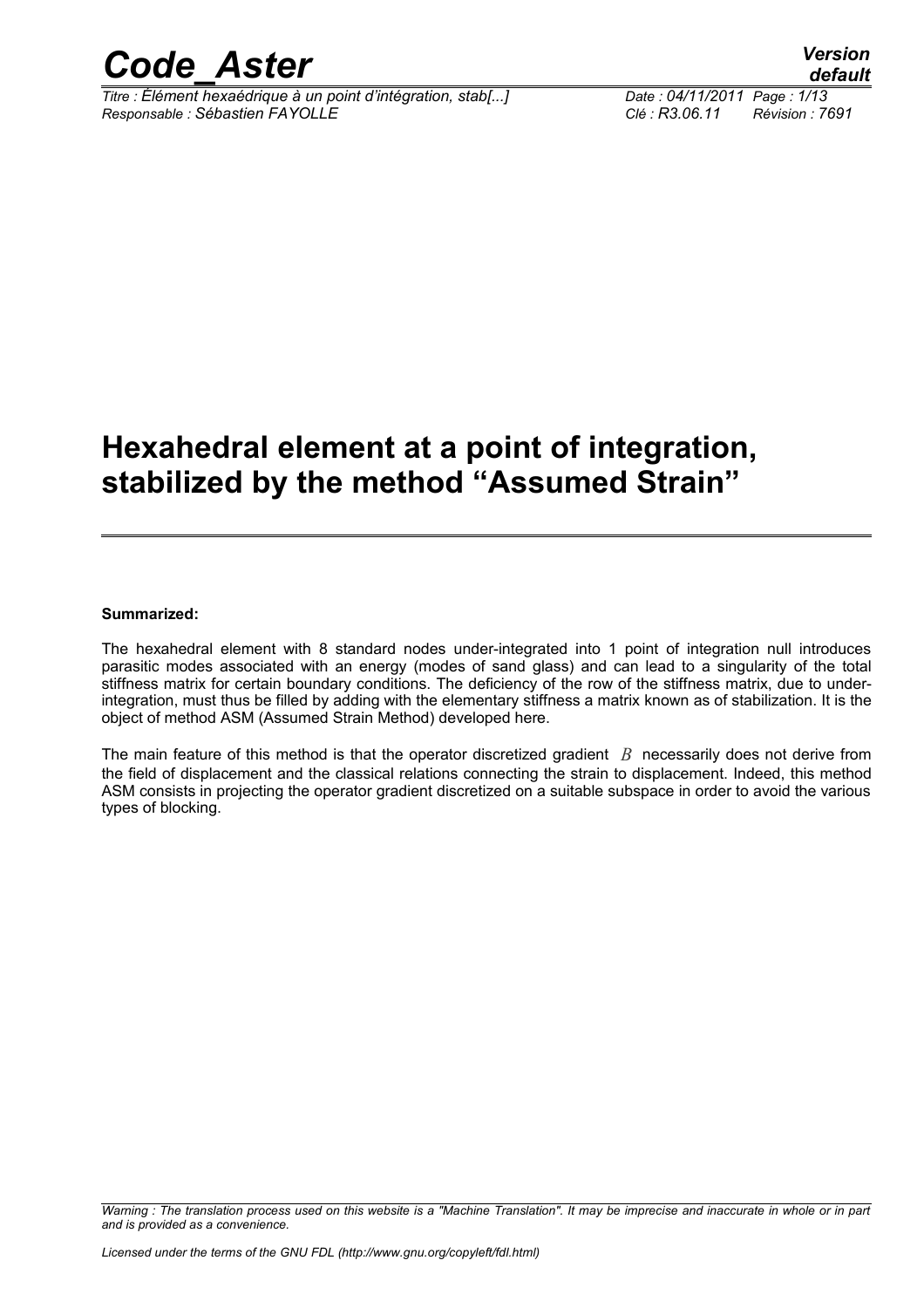*Titre : Élément hexaédrique à un point d'intégration, stab[...] Date : 04/11/2011 Page : 2/13 Responsable : Sébastien FAYOLLE Clé : R3.06.11 Révision : 7691*

# *default*<br>Date : 04/11/2011 Page : 2/13

### **Contents**

*Warning : The translation process used on this website is a "Machine Translation". It may be imprecise and inaccurate in whole or in part and is provided as a convenience.*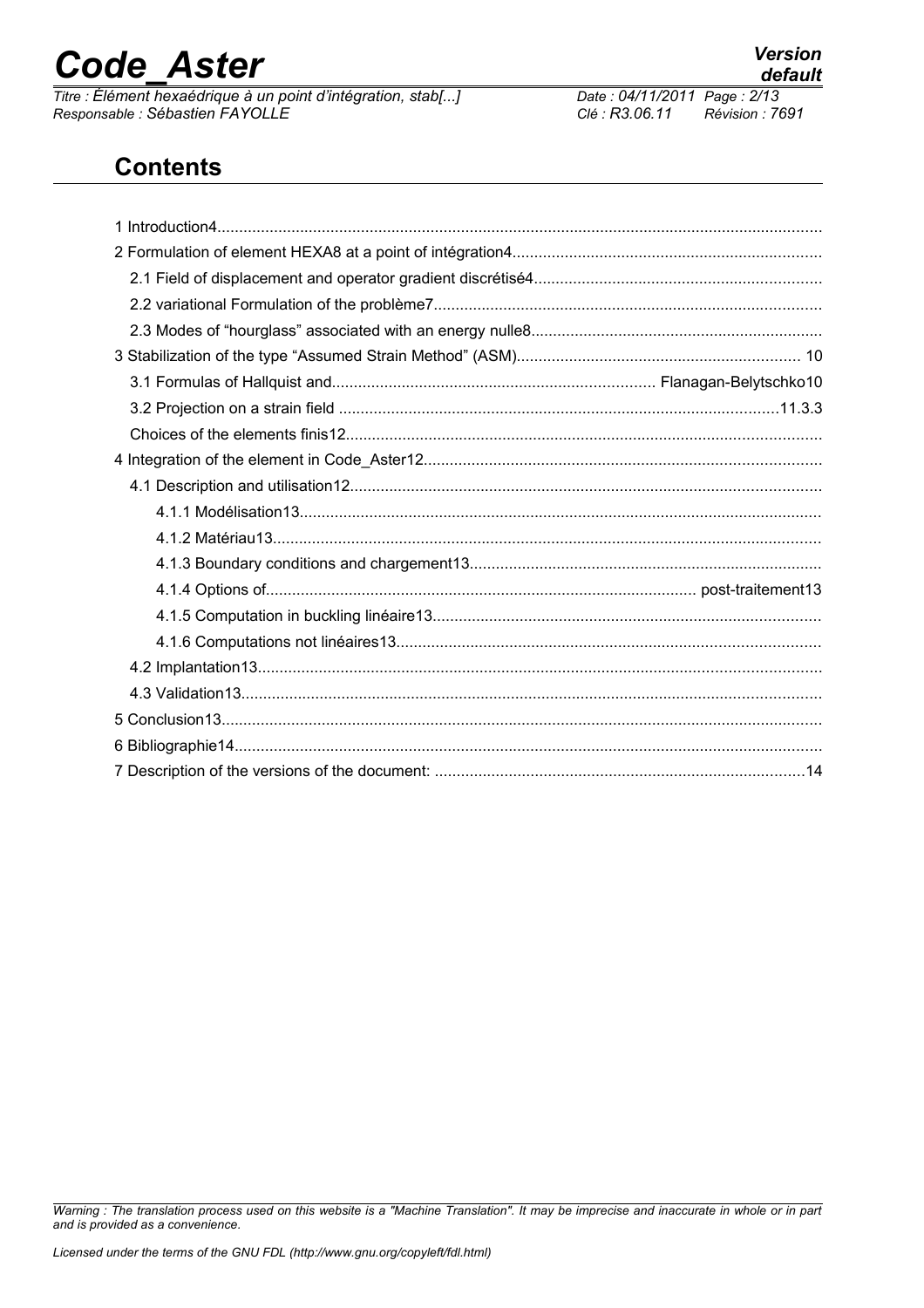*Titre : Élément hexaédrique à un point d'intégration, stab[...] Date : 04/11/2011 Page : 3/13 Responsable : Sébastien FAYOLLE Clé : R3.06.11 Révision : 7691*

### **1 Introduction**

Into computations finite elements, the recourse to the methods of under-integration makes it possible to reduce times computations to a significant degree, which explains their success. The other purpose of these methods is of the finite elements to draw aside the various blockings met in the numeric work implementation.

However, this under-integration does not have only advantages: it unfortunately introduces parasitic modes associated with an energy null, which lead to modes of sand glass, which will deform the mesh in an unrealistic way and end up exploding the solution. This is due to a deficiency of the row of the stiffness matrix due to under-integration. One cures it by adding the elementary stiffness a matrix known as of stabilization. The core of the new stiffness obtained by this layer must be reduced to the only modes corresponding to motions of rigid bodies.

These last years, certain authors developed various elements based on technique ASM (Assumed Strain Method). The main feature of this method is that the operator discretized gradient *B* necessarily does not derive from the field of displacement and the classical relations connecting the strain to displacement. Indeed, this method ASM consists in projecting the operator gradient discretized on a suitable subspace in order to avoid the various types of blocking. This technique was largely used recently and led to several stabilized finite elements of type quadrangles to 4 nodes or hexahedrons with 8 nodes [1], [2], [3].

It is the element hexahedron with 8 nodes under-integrated into 1 point of integration and stabilized by method ASM, which had in Belytschko and Bindeman [2], which we describe in this document.

## **2 Formulation of element HEXA8 at a point of integration**

### **2.1 Field of displacement and operator gradient discretized**

In the hexahedral element, the spatial coordinates  $x_i$  are connected to the nodal coordinates  $x_{iI}$  by means of the isoparametric shape functions  $\left| N\right| _{I} \;$  by the formulas:

$$
x_{i} = x_{iI} N_{I}(\xi, \eta, \zeta) = \sum_{I=1}^{8} N_{I}(\xi, \eta, \zeta) x_{iI}
$$
 **éq 1.1-1**

One will use in the continuation summation convention for the repeated indices. The indices into tiny *i* vary from 1 to 3 and represent the spatial directions. The indices in capital letter *I* vary from 1 to 8 and correspond to the nodes of the element.

The same shape functions are used to define the field of displacement of the element  $|u_i|$  according to nodal displacements  $u_{iI}$ :

$$
u_i = u_{iI} N_I(\xi, \eta, \zeta)
$$

Since the same shape functions apply to the coordinates and displacements, their material derivative is cancelled and the velocity field can be given by:

$$
v_i = v_{iI} N_I(\xi, \eta, \zeta)
$$

the preceding interpolation of the velocity field will make it possible to define strain rate and to write the relations connecting the strains at the nodal speeds. The gradient  $|v_{i,j}|$  of the velocity field is written:

$$
v_{i,j} = v_{i} N_{I,j}
$$

*Warning : The translation process used on this website is a "Machine Translation". It may be imprecise and inaccurate in whole or in part and is provided as a convenience.*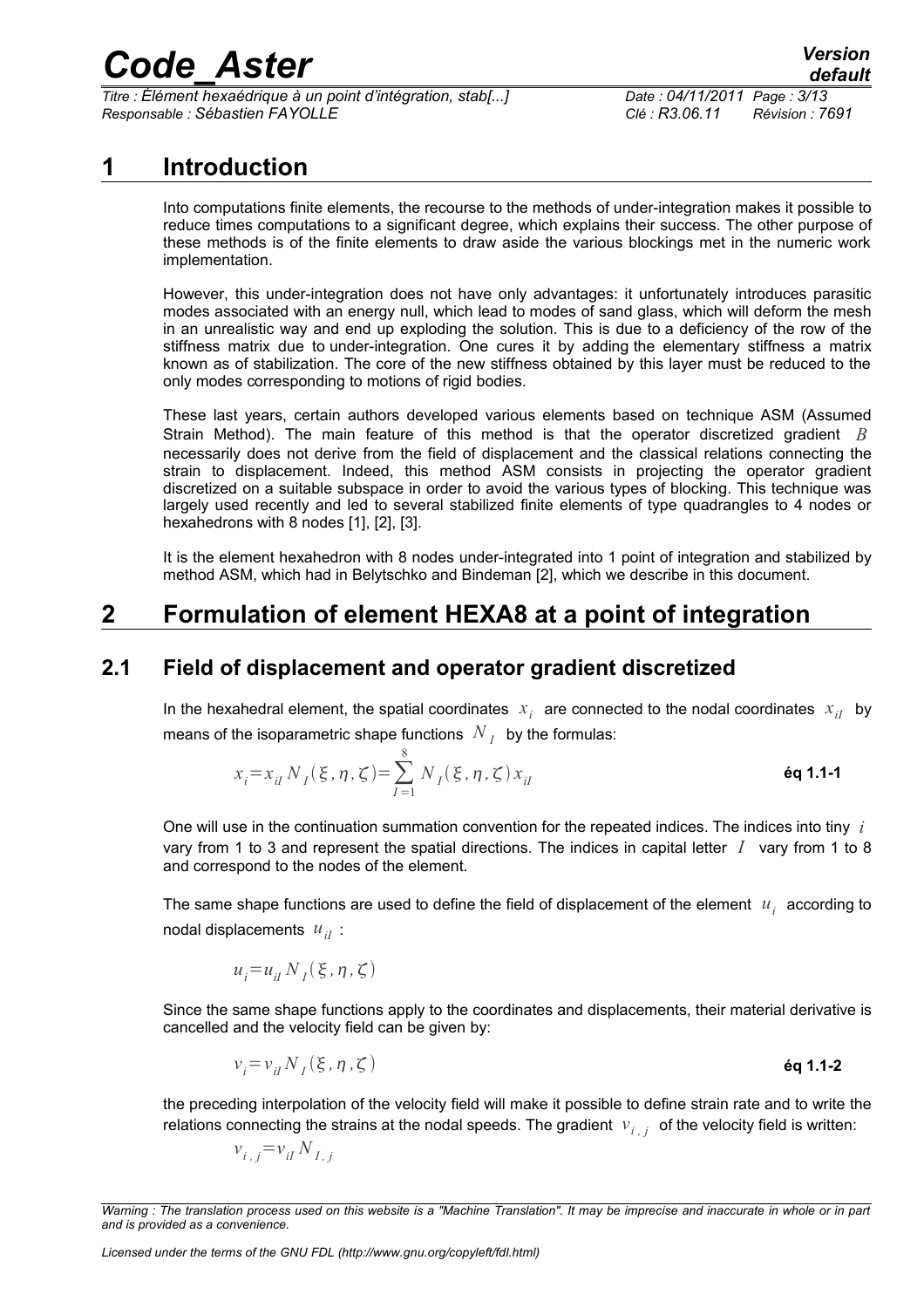*Titre : Élément hexaédrique à un point d'intégration, stab[...] Date : 04/11/2011 Page : 4/13 Responsable : Sébastien FAYOLLE Clé : R3.06.11 Révision : 7691*

*default*

By convention, a comma preceding an index into tiny represents a differentiation compared to the spatial coordinates. Tensor strain rate  $D_{ij}$  is given then by the symmetric part of the gradient velocity:

$$
D_{ij} = \frac{1}{2} (v_{i,j} + v_{j,i})
$$

One gives oneself trilinear isoparametric shape functions  $\ N_{I}(\xi,\eta,\zeta)$  definite by:

$$
N_{I}(\xi, \eta, \zeta) = \frac{1}{8} (1 + \xi_{I} \xi)(1 + \eta_{I} \eta)(1 + \zeta_{I} \zeta)
$$
  
 
$$
\xi, \eta, \zeta \in [-1, 1], I = 1, ..., 8 \quad \text{with } \xi_{I}, \eta_{I}, \zeta_{I} \text{ being worth 1 or } -16q
$$

**1.1-3**

These shape functions transform a unit cube in space  $(\xi, \eta, \zeta)$  into an unspecified hexahedron in space  $(x_1, x_2, x_3) = (x, y, z)$  . While combining equations **1.1-1, 1.1-2, 1.1-3**, one manages to develop the velocity field as the sum of a constant term, linear terms in  $x<sub>i</sub>$ , and terms utilizing functions  $h_{\alpha}^{\phantom{\dagger}}$  :

$$
v_i = a_{0i} + a_{1i}x_1 + a_{2i}x_2 + a_{3i}x_3 + c_{1i}h_1 + c_{2i}h_2 + c_{3i}h_3 + c_{4i}h_4 \qquad \text{I = 1,2,36q} \qquad \text{1.1-4}
$$
  
\n
$$
h_1 = \eta \zeta \qquad h_2 = \xi \zeta \qquad h_3 = \eta \xi \qquad h_4 = \xi \eta \zeta
$$

Indeed, equation 1.1-1 makes it possible to only write  $\,\xi$ ,  $\eta$ ,  $\zeta$  in function  $\,x_i^{}$  ,  $\,h_\alpha^{}$  and of a constant parameter. By then injecting these last relations in equation **1.1-2**, one finds the statements **1.1-4** required.

While evaluating equation **1.1-4** with the nodes of the element, one arrives at the 3 systems of 8 equations following:

$$
\dot{d}_i = a_{0i} s + a_{1i} x_1 + a_{2i} x_2 + a_{3i} x_3 + c_{1i} h_1 + c_{2i} h_2 + c_{3i} h_3 + c_{4i} h_4 \qquad i = 1, 2, 3 \quad \text{\'eq } 1.1-5
$$

In the preceding equation and the continuation, the bold characters indicate tensors of order at least 1. Thus, the vectors  $\dot{\mathbf{d}}_i$  and  $x_i$  represent, respectively, the nodal velocities and the coordinated and are given by:

$$
\dot{d}_i^t = (v_{i1}, v_{i2}, v_{i3}, \dots, v_{i8})
$$
  

$$
x_i^t = (x_{i1}, x_{i2}, x_{i3}, \dots, x_{i8})
$$

The vectors  $|_{S}$  and  $|h_{\alpha}(\alpha\!=\!1,\ldots,4)|$  are given as for them by

$$
s' = (1, 1, 1, 1, 1, 1, 1, 1)
$$
  
\n
$$
h'_1 = (1, 1, -1, -1, -1, -1, 1, 1, 1)
$$
  
\n
$$
h'_2 = (1, -1, -1, 1, -1, 1, 1, -1)
$$
  
\n
$$
h'_3 = (1, -1, 1, -1, 1, -1, 1, -1, 1, -1)
$$
  
\n
$$
h'_4 = (-1, 1, -1, 1, 1, -1, 1, -1, -1)
$$

arriving at an advantageous writing of the operator discretized gradient **B** , one introduces the 3

vectors 
$$
b_i
$$
 defined by:  $b_i^T = N_{,i}(0) = \frac{\partial N}{\partial x_i}|_{\xi = \eta = \zeta = 0}$   $i = 1,2,3$  **6q 1.1-6**

*Warning : The translation process used on this website is a "Machine Translation". It may be imprecise and inaccurate in whole or in part and is provided as a convenience.*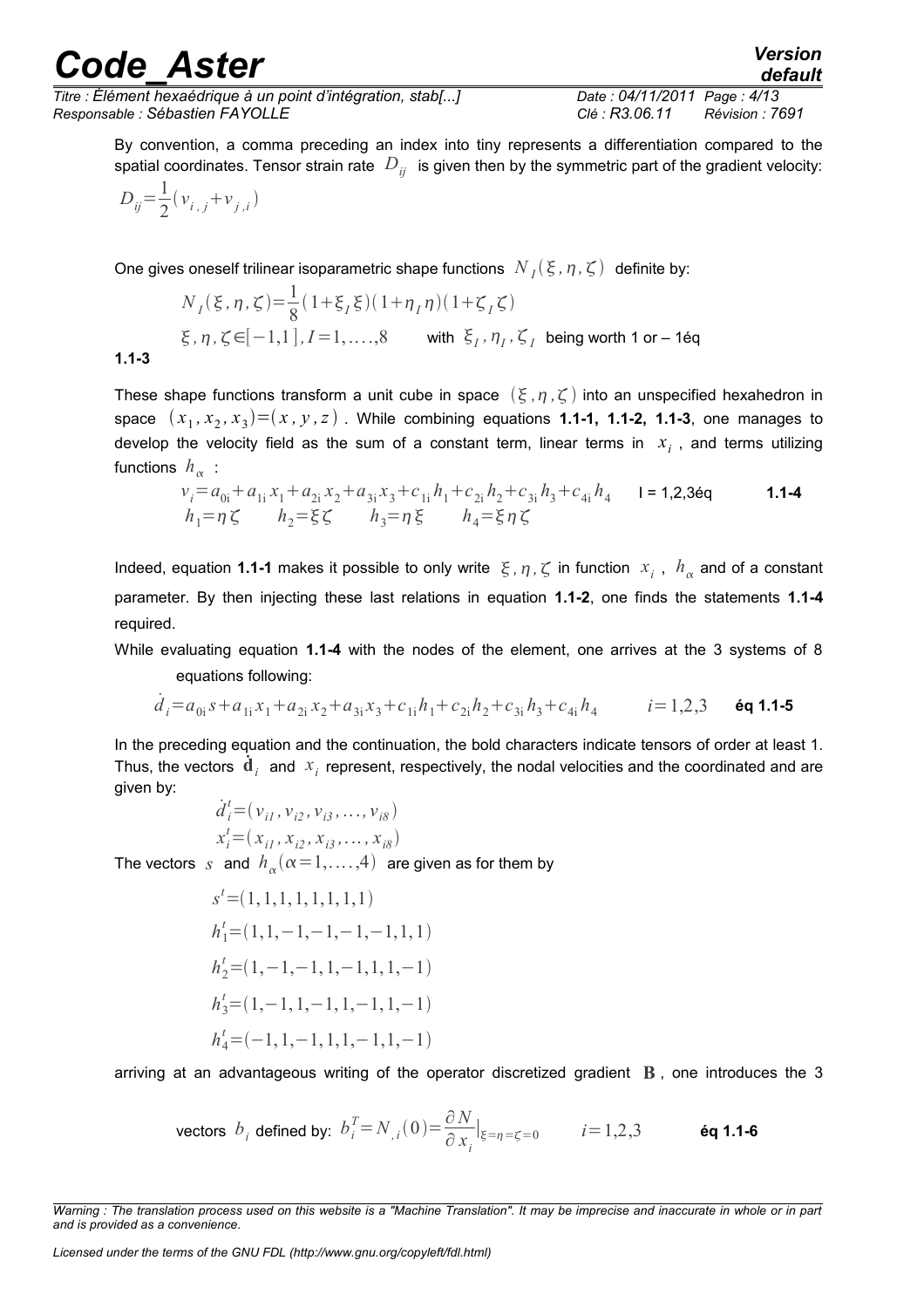| <b>Code Aster</b> | <b>Version</b><br>default |
|-------------------|---------------------------|
|-------------------|---------------------------|

*Titre : Élément hexaédrique à un point d'intégration, stab[...] Date : 04/11/2011 Page : 5/13 Responsable : Sébastien FAYOLLE Clé : R3.06.11 Révision : 7691*

where  $N$  represents  $(N_{\,1},N_{\,2},\ldots,N_{\,8})$  . These vectors  $\,b_{\,i}\,$  represent the simplest shape of the operator discretized gradient under-integrated introduced by Hallquist and which is based on the evaluating of derivatives of the isoparametric shape functions at the origin of the reference frame  $(\xi, \eta, \zeta)$ . They can be explicitly given. Moreover, one can check the following conditions of orthogonality:

$$
b_i^T \cdot h_{\alpha} = 0 \t b_i^T \cdot s = 0 \t b_i^T \cdot x_j = \delta_{ij}
$$
  
\n
$$
h_{\alpha}^T \cdot s = 0 \t , \t h_{\alpha}^T \cdot h_{\beta} = 8 \delta_{\alpha \beta} \t \text{\'eq 1.1-7}
$$
  
\n
$$
i = 1 \text{ d3} \t , \t \alpha, \beta = 1 \text{ d4}
$$

where  $\delta$  the Kronecker symbol indicates.

A this stage, one can determine the constant unknowns who intervene in the writing of the velocity field (éq 1.1-4) by multiplying scalairement the equation (éq 1.1-5) by  $\mathbf{b}_j^T$  and  $\mathbf{h}_{\alpha}^T$  , respectively, and by means of the relations of orthogonality above. One obtains:

$$
a_{ij} = b_j^T \dot{d}_i , \qquad c_{\alpha i} = \gamma_{\alpha}^T \dot{d}_i
$$
 with 
$$
\gamma_{\alpha} = \frac{1}{8} \left| h_{\alpha} - \sum_{j=1}^3 (h_{\alpha}^T \dot{x}_j) b_j \right|
$$

the velocity field puts itself finally in the following very practical form:

$$
v_i = a_{0i} + (x_1 b_1^T + x_2 b_2^T + x_3 b_3^T + h_1 y_1^T + h_2 y_2^T + h_3 y_3^T + h_4 y_4^T) \dot{d}_i \quad i = 1, 2, 3 \quad \text{6q 1.1-8}
$$

By differentiating the formula above compared to  $\left| x \right|_j$  , one obtains the gradient velocity:

$$
v_{i,j} = (b_j^T + \sum_{\alpha=1}^4 h_{\alpha,j} y_{\alpha}^T) \cdot \dot{d}_i = (b_j^T + h_{\alpha,j} y_{\alpha}^T) \cdot \dot{d}_i
$$

The operator discretized gradient connecting tensor strain rate to the vector nodal velocities by:

$$
\nabla_s v = B \cdot \dot{d}
$$

where:

$$
\nabla_{s} \mathbf{v} = \begin{bmatrix} v_{x,x} \\ v_{y,y} \\ v_{z,z} \\ v_{x,y} + v_{y,x} \\ v_{x,z} + v_{z,x} \\ v_{y,x} + v_{z,y} \end{bmatrix}, \qquad \dot{d} = \begin{bmatrix} \dot{d}_x \\ \dot{d}_y \\ \dot{d}_z \end{bmatrix}
$$

takes the practical matric shape then:

*Warning : The translation process used on this website is a "Machine Translation". It may be imprecise and inaccurate in whole or in part and is provided as a convenience.*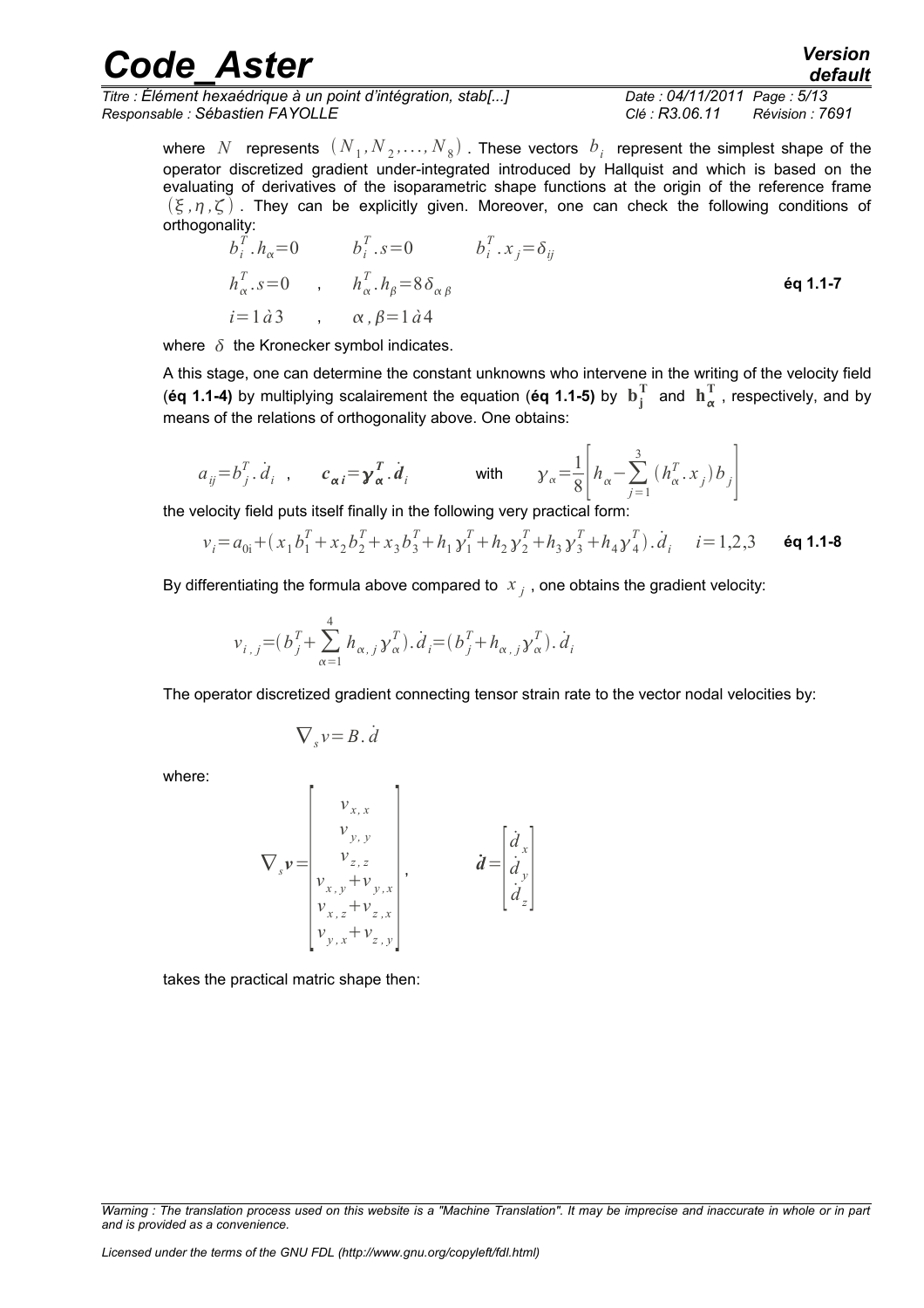*Titre : Élément hexaédrique à un point d'intégration, stab[...] Date : 04/11/2011 Page : 6/13 Responsable : Sébastien FAYOLLE Clé : R3.06.11 Révision : 7691*

*default*

 $B =$  $\left| \right| b_z + h$  $b_x^T + h_{\alpha, x} y_\alpha^T$  0 0 0  $b_y^T + h_{\alpha,y} y_\alpha^T$  0 0 0 *b<sup>z</sup> <sup>T</sup>h ,z T*  $b_y^T + h_{\alpha, y} y_{\alpha}^T$   $b_x^T + h_{\alpha, x} y_{\alpha}^T$  0  $b_x^T + h_{\alpha, z} y_\alpha^T$  0  $b_x^T + h_{\alpha, x} y_\alpha^T$ 0  $b_z^T + h_{\alpha,z} y_\alpha^T$   $b_y^T + h_{\alpha,y} y_\alpha^T$  $\begin{array}{c} \alpha \\ T \end{array}$ **éq the 1.1-9**

vectors  $y_\alpha$  which intervene in  $\boldsymbol{B}$  check the following conditions of orthogonality:

$$
\gamma_{\alpha}^{T}.x_{j}=0 \qquad , \qquad \gamma_{\alpha}^{T}h_{\beta}=\delta_{\alpha\beta}
$$

An element based on this formulation is convergent when it is evaluated exactly. However, the evaluating of this operator *B* of each point of integration makes this element too expensive for the practical applications, and the simplified shape of this element is essential.

#### **2.2 Variational formulation of the problem**

the extension of the weak form of the variational principle of Hu-Washizu to the case of the mechanics of nonlinear solids is written for a simple element  $\Omega_{\ell}$ 

$$
\delta \pi \big( v \,, \overline{\dot{\boldsymbol{\epsilon}}} \,, \overline{\boldsymbol{\sigma}} \big) = \int_{\Omega_{e}} \delta \overline{\dot{\boldsymbol{\epsilon}}}^{T}.\ \ \boldsymbol{\sigma} \ d\Omega + \delta \ \int_{\Omega_{e}} \overline{\boldsymbol{\sigma}}^{T}.\ \big( \nabla_{s} v - \overline{\dot{\boldsymbol{\epsilon}}} \big) \ d\Omega - \delta \dot{d}^{T}.\ \ f^{\text{ext}} = 0 \qquad \text{Eq 1.2-1}
$$

where  $\delta$  a variation represents,  $\nu$  the velocity field,  $\vec{\epsilon}$  strain rate applied,  $\bar{\sigma}$  the applied stress,  $\sigma$ the stress evaluated by the constitutive law,  $\dot{d}$  the nodal velocities,  $f^{ext}$  the external nodal forces and  $\left. \nabla_{s} \nu \right.$  the symmetric part of the gradient of the velocity field.

The formulation "Assumed strain" retained in the continuation to build the element is based on a simplified form of the variational principle of Hu-Washizu which leans on the fact that the applied stress is selected orthogonal with the difference between the symmetric part of the gradient applied velocity and strain rate. Thus the second term of equation 1.2-1 is eliminated and one obtains:

$$
\delta \pi \left( \bar{\dot{\boldsymbol{\epsilon}}} \right) = \int_{\Omega_{\epsilon}} \delta \bar{\boldsymbol{\epsilon}}^{T} . \quad \sigma \ d \Omega - \delta \dot{d}^{T} . \quad f^{\text{ext}} = 0
$$

Pennies this form, the variational principle is independent of the interpolation of the stress, since the applied stress does not intervene any more and thus need does not have to be defined. The discretized equations thus require the only interpolation velocity  $v$  and strain rate applied  $\overline{\epsilon}$  in the element. If  $\left| N_{\right| I}\right|$  indicates the isoparametric shape functions of the element, one a:

$$
\mathbf{v}(x,t) = \sum_{I=1}^{m} N_I(x) \dot{d}_I(t)
$$
 where *m* the number of nodes indicates. One from of deduced:  
\n
$$
\nabla_s \mathbf{v}(x,t) = \mathbf{B}(x) \dot{d}(t)
$$

Strain rate applied  $\bar{\xi}$  is defined as for him by:  $\bar{\xi}(x, t) = \bar{B}(x) \cdot \dot{d}(t)$  **éq 1.2-3** By replacing equation **1.2-3** in variational principle **1.2-2**, one obtains:

$$
\delta \dot{d}^T \cdot \int_{\Omega_e} \bar{B}^T \cdot \sigma \ d\Omega - \delta \dot{d}^T \cdot f^{ext} = 0
$$

*Licensed under the terms of the GNU FDL (http://www.gnu.org/copyleft/fdl.html)*

*Warning : The translation process used on this website is a "Machine Translation". It may be imprecise and inaccurate in whole or in part and is provided as a convenience.*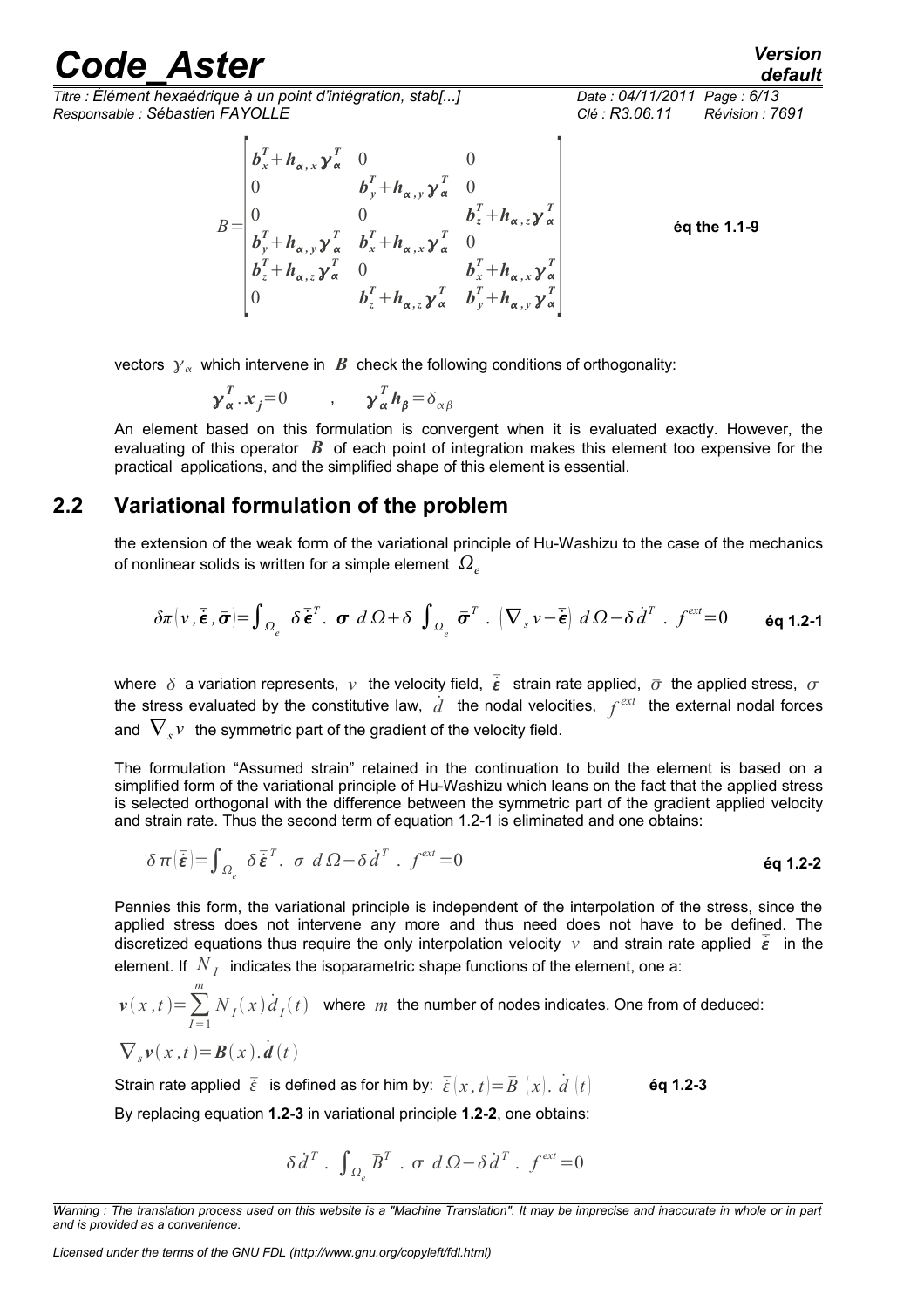*Titre : Élément hexaédrique à un point d'intégration, stab[...] Date : 04/11/2011 Page : 7/13 Responsable : Sébastien FAYOLLE Clé : R3.06.11 Révision : 7691*

As  $\delta \dot{\vec{d}}^T$  can be arbitrarily selected, the preceding equation leads to:

$$
f^{\text{int}} = f^{\text{ext}}
$$
  

$$
f^{\text{int}} = \int_{\Omega_e} \overline{B}^T \cdot \sigma \left(\overline{\dot{\mathbf{\varepsilon}}}\right) d\Omega
$$

with *f*

In the equation above, it is well specified that the stress  $\sigma$  is calculated by the applied constitutive law starting from strain rate  $\vec{\epsilon}$ . For the nonlinear problems,  $\sigma$  can also be a function of the integral of strain rate applied and other local variables. The formulation thus obtained is valid for problems including the two types of non-linearities: geometrical and material.

In the case of linear problems, one a:

 $\sigma = C$ .  $\overline{\varepsilon} = C$ .  $\overline{B}$ . *d* 

the internal forces of the element are written:

$$
f^{\text{int}} = K_e \cdot d \qquad \text{with} \qquad K_e = \int_{\Omega_e} \bar{B}^T \cdot C \cdot \bar{B} \, d\Omega
$$

In a standard approach in displacement, strain rate applied is identified with the symmetric part of the gradient velocity, which amounts replacing  $\overline{B}$  by  $B$  in the preceding statements. One obtains:

$$
\boldsymbol{K}_e = \int_{\Omega_e} \boldsymbol{B}^T \cdot \boldsymbol{C} \cdot \boldsymbol{B} \, d\Omega
$$

### **2.3 Modes of "hourglass" associated with an energy null**

 $b_x^T$  0 0

the matric writing **éq 1.1-9** of the operator discretized gradient will make it possible to understand the origin of the modes of hourglass, or modes of sand glass. As one will see it, these kinematical modes are due to under-integration and are associated with an energy null whereas they induce a non-zero strain. This anomaly is explained by the difference that induced under-integration, between the core of the operator of stiffness discretized and the core of the continuous operator of stiffness. Let us notice initially that the operator under-integrated discretized gradient (i.e associated with only

one point of integration located at the center of the element) is reduced to: éq

 $B=$  $\left| \right. \right| \left. \right| _{z}$  0  $\begin{bmatrix} 0 && b_{y}^{T} & 0 \end{bmatrix}$  $0 \t 0 \t b_z^T$  $b_y^T$   $b_x^T$  0  $b_z^T$  0  $b_x^T$  $\begin{bmatrix} 0 & b_z^T & b_y^T \end{bmatrix}$  $\begin{array}{c|c}\nx \\
T\n\end{array}$ **1.3-1 Indeed**

, the terms of  $h_{\alpha,i}$  the equation éq **1.1-9** are cancelled at the point of integration.  $|\xi\!=\!\eta\!=\!\zeta\!=\!0$  Now let us analyze the core of the stiffness matrix obtained by integration. In the linear case, this elementary matrix is written: where  $\boldsymbol{K}_e\!=\!\boldsymbol{V}\,\boldsymbol{B}^T$  $V$  the volume of the element indicates. The examination of the core of the under-integrated stiffness returns under investigation from the row of the matrix.  $\vec{B}$  It is thus necessary null to seek the modes from velocity  $\vec{d}$  to strain, i.e. checking: éq

$$
\nabla_s v = \mathbf{B} \cdot \dot{\mathbf{d}} = 0
$$
 **1.3-2 One**

*Warning : The translation process used on this website is a "Machine Translation". It may be imprecise and inaccurate in whole or in part and is provided as a convenience.*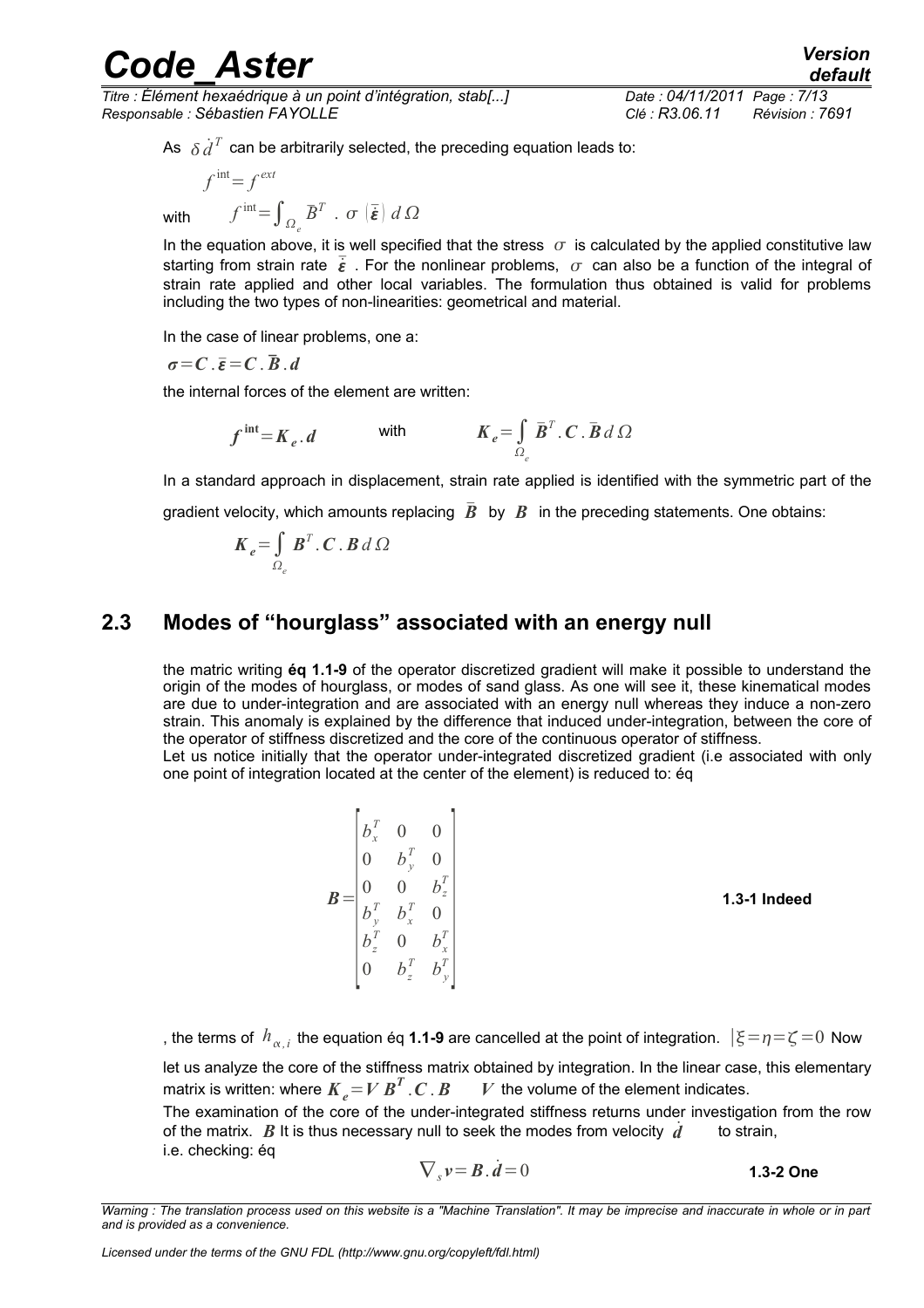*Titre : Élément hexaédrique à un point d'intégration, stab[...] Date : 04/11/2011 Page : 8/13 Responsable : Sébastien FAYOLLE Clé : R3.06.11 Révision : 7691*

*default*

must find in the core of  $\left\vert K_{e}\right\rangle$  the modes associated with rigid body motions, that is to say in 3D, 3 translations and 3 rotations.

The core of the continuous operator is thus of dimension 6 and is reduced to the 6 vectors:

|  | $\begin{pmatrix} s & 0 & 0 \\ 0 & s & 0 \\ 0 & 0 & s \end{pmatrix} \begin{pmatrix} y \\ -x \\ 0 & 0 \end{pmatrix}$ |  |  |
|--|--------------------------------------------------------------------------------------------------------------------|--|--|
|  |                                                                                                                    |  |  |
|  |                                                                                                                    |  |  |

The first 3 vectors column check 1.3 **- 2 because of** ,  $\bm{b}_i^T$  .  $s{=}0\,$  the 3 last because of.  $\bm{b}_i^T$  .  $x_j{=}\delta_{ij}$ 

But

in addition to the preceding rigid modes, the operator discretized gradient given into 1.3 **- 1 cancels** the 12 other following vectors: because

|  |  | $\begin{vmatrix} h_1 & 0 & 0 \end{vmatrix} \begin{vmatrix} h_2 & 0 & 0 \end{vmatrix} = \begin{vmatrix} h_3 & 0 & 0 \end{vmatrix} \begin{vmatrix} h_4 & 0 \end{vmatrix}$         |  |  |  |  |  |
|--|--|---------------------------------------------------------------------------------------------------------------------------------------------------------------------------------|--|--|--|--|--|
|  |  | $\begin{vmatrix} 0 & h_1 & 0 \end{vmatrix}$ $\begin{vmatrix} 0 & h_2 & 0 \end{vmatrix}$ $\begin{vmatrix} 0 & h_3 & 0 \end{vmatrix}$ $\begin{vmatrix} 0 & h_4 & 0 \end{vmatrix}$ |  |  |  |  |  |
|  |  | $\begin{pmatrix} 0 & 0 & h_1 \end{pmatrix} \begin{pmatrix} 0 & 0 & h_2 \end{pmatrix} \begin{pmatrix} 0 & 0 & h_3 \end{pmatrix} \begin{pmatrix} 0 & 0 & h_4 \end{pmatrix}$       |  |  |  |  |  |

 $b_i^T$ .  $h_\alpha = 0$ 

the vectors columns above are called modes of sand glass or modes of hourglass. The 4 modes according to are *Ox* below illustrated: Z





*Warning : The translation process used on this website is a "Machine Translation". It may be imprecise and inaccurate in whole or in part and is provided as a convenience.*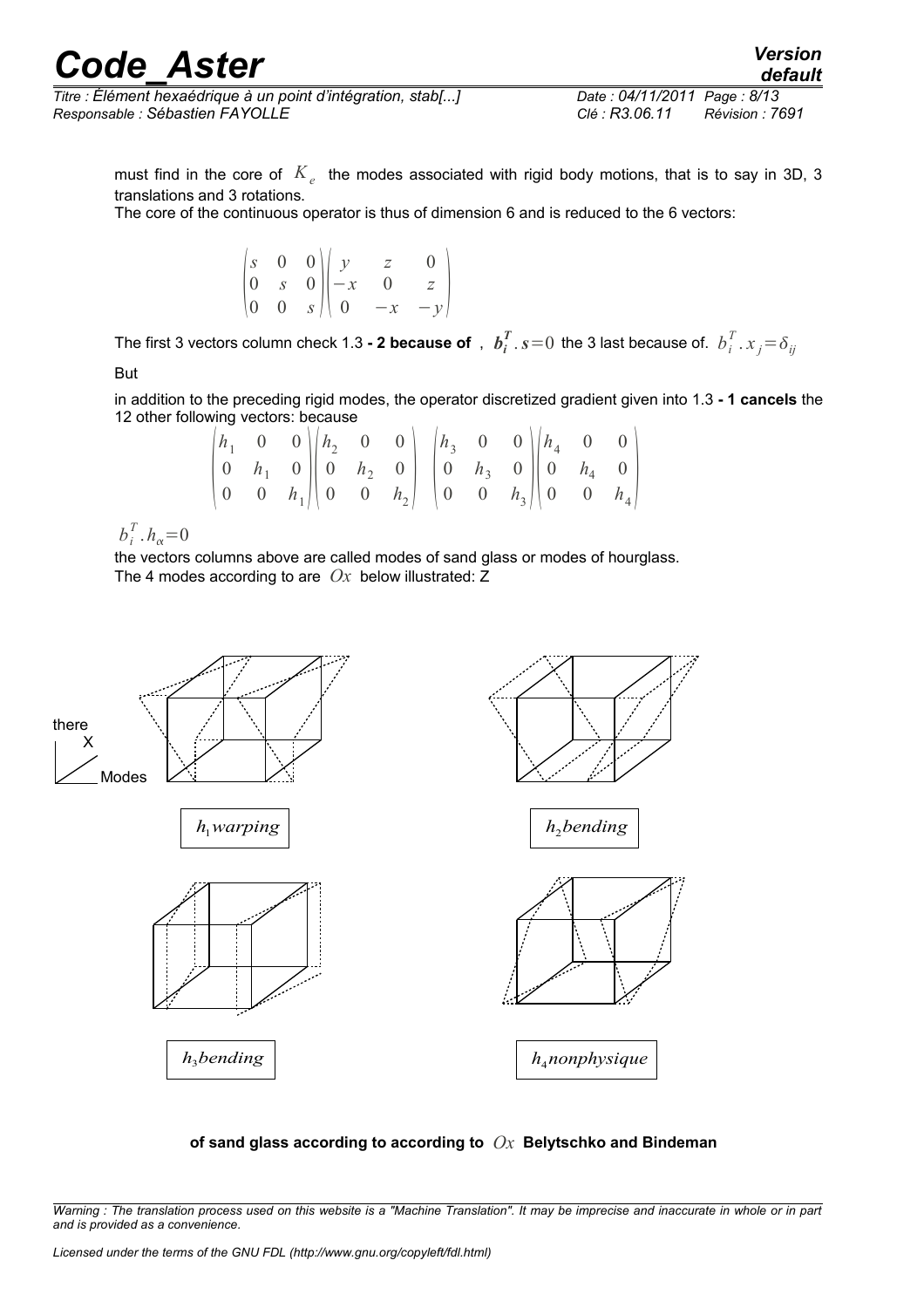*Titre : Élément hexaédrique à un point d'intégration, stab[...] Date : 04/11/2011 Page : 9/13 Responsable : Sébastien FAYOLLE Clé : R3.06.11 Révision : 7691*

the operator discretized gradient given in 1.3 **- 1 and** that integrated exactly given into 1.1 **- 9 calculate** the gradients of the linear fields correctly and give identical results when they are applied to the 6 modes of rigid body. On the other hand, the exact formula of properly *B* calculates the other modes of  $h_{\alpha}^{\phantom{\dag}}$  strain, whereas the under-integrated form gives erroneous results.

Deficiency in the row of the operator under *B* - integrated (row 6 only instead of 18 for integrated *B* exactly) results in unrealistic oscillations of the mesh leading to solutions which explode for certain boundary conditions. These

under-integrated elements thus require techniques known as of stabilization. Stabilization

## **3 of the type "Assumed Strain Method" (ASM)**

the approach followed to stabilize the under-integrated hexahedral element is that of Belytschko and Bindeman [2]. The method developed to control the modes of hourglass in an under-integrated element is known as Assumed Strain Method. It B implies moreover the construction of the suitable shape of the matrix making it possible to avoid numerical blockings. Formulas

### **3.1 of Hallquist and Flanagan-Belytschko Jusqu**

"here, to establish the formulas 1.1 **- 9 of** L" operator B, one used the vectors based  $b_i$  on derivative of the shape functions in the beginning (equation 1.1 **- 6).** This writing of is *B* known as form of Hallquist. One second form is considered now, based on the mean values of derivatives of the shape functions of the element. This form is due to Flanagan and Belytschko and is written: These

$$
\hat{\boldsymbol{b}}_i^T = \frac{1}{V} \int_{\Omega_e} N_{,i}(\xi, \eta, \zeta) d\Omega \, \dot{\zeta} \qquad i = 1, 2, 3
$$

vectors can be calculated explicitly. They can also be integrated numerically exactly. The conditions of orthogonality of the §1.2 remain checked excluded the first on the elements nonparallelipipedic: on all the

$$
\hat{b}_i^T \cdot h_j \begin{cases}\n=0 & \text{sur les parallélipipèdes} \\
\neq 0 & \text{sinon}\n\end{cases}
$$

 $\hat{\bm{b}}_{i}^{T}$   $\bm{.}\bm{h}_{4}$ = $0$  elements. By

supposing still true this relation of orthogonality, the displacement gradient is written like previously: with

$$
\boldsymbol{v}_{i,j} = (\hat{\boldsymbol{b}}_j^T + \boldsymbol{h}_{\alpha,j} \hat{\boldsymbol{\gamma}}_{\alpha}^T) \cdot \boldsymbol{\dot{d}}_i \qquad \text{One } \hat{\boldsymbol{\gamma}}_{\alpha} = \frac{1}{8} \left| \boldsymbol{h}_{\alpha} - \sum_{j=1}^3 (\boldsymbol{h}_{\alpha}^T \cdot \boldsymbol{x}_j) \hat{\boldsymbol{b}}_j \right|
$$

can continue to write: where  $\left. \nabla_{_{S}}\nu\!=\!\hat{B}\!\cdot\!\dot{d} \right\}$ 

appears  $\hat{B}$  as the sum of a constant term and  $\hat{B}_{c}$  a nonconstant term defined  $\hat{B}_{n}^{\top}$  by: with

 $\hat{\boldsymbol{B}} = \hat{\boldsymbol{B}}_c + \hat{\boldsymbol{B}}_n$ 

*Warning : The translation process used on this website is a "Machine Translation". It may be imprecise and inaccurate in whole or in part and is provided as a convenience.*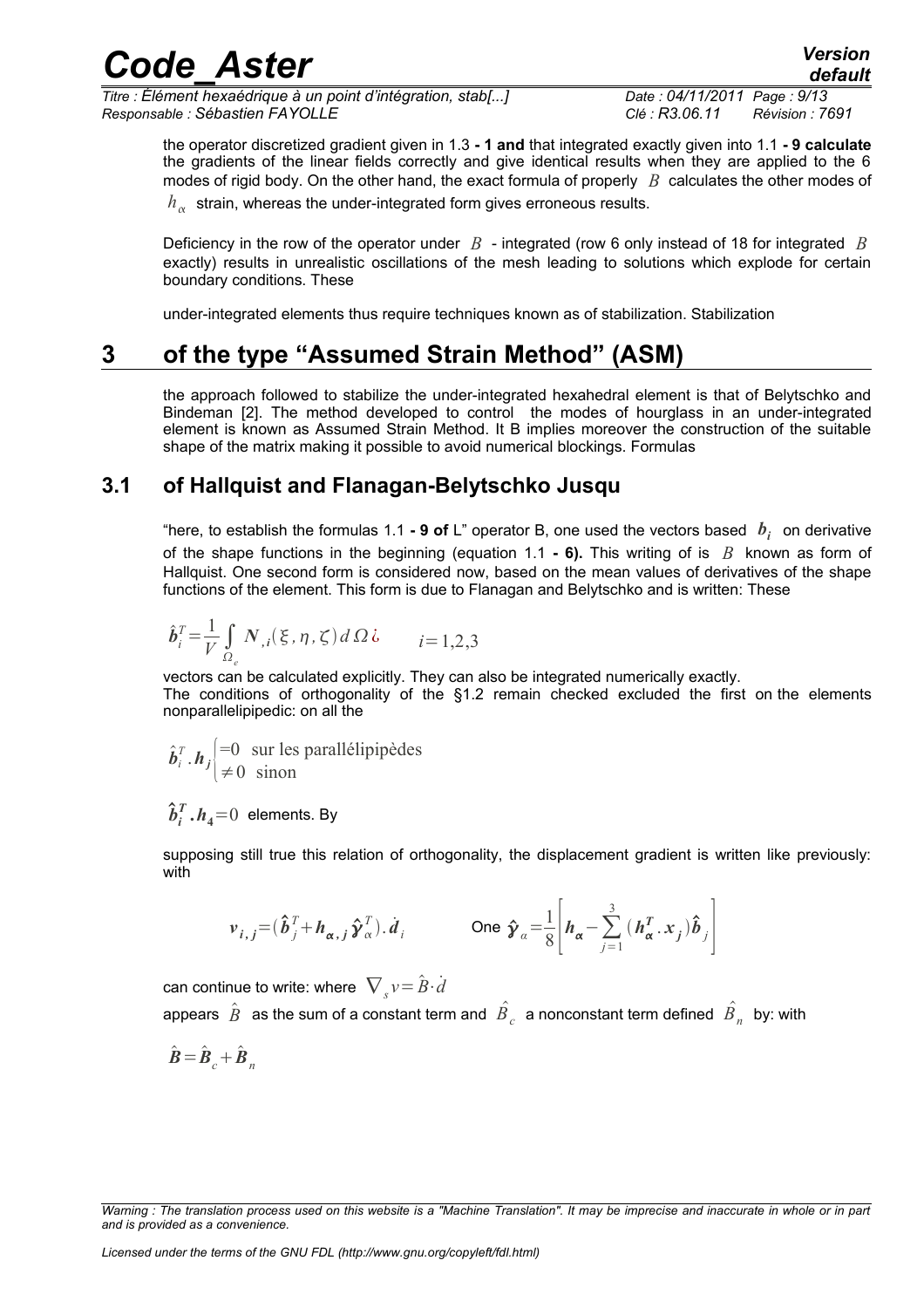*Titre : Élément hexaédrique à un point d'intégration, stab[...] Date : 04/11/2011 Page : 10/13 Responsable : Sébastien FAYOLLE Clé : R3.06.11 Révision : 7691*

*default*

$$
\hat{\mathbf{B}}_{c} = \begin{bmatrix} \hat{b}_{x}^{T} & 0 & 0 \\ 0 & \hat{b}_{y}^{T} & 0 \\ 0 & 0 & \hat{b}_{z}^{T} \\ \hat{b}_{z}^{T} & \hat{b}_{x}^{T} & 0 \\ \hat{b}_{z}^{T} & 0 & \hat{b}_{z}^{T} \\ \hat{b}_{z}^{T} & 0 & \hat{b}_{x}^{T} \\ 0 & \hat{b}_{z}^{T} & \hat{b}_{y}^{T} \end{bmatrix} \quad \hat{\mathbf{B}}_{n} = \begin{bmatrix} \hat{X}_{1234}^{T} & 0 & 0 \\ 0 & \hat{Y}_{1234}^{T} & 0 \\ 0 & 0 & \hat{Z}_{1234}^{T} \\ \hat{Y}_{1234}^{T} & 0 & X_{1234}^{T} \\ 0 & \hat{b}_{z}^{T} & \hat{b}_{y}^{T} \\ 0 & \hat{b}_{z}^{T} & \hat{b}_{y}^{T} \end{bmatrix}
$$
\nThis  $\hat{X}_{1234}^{T} = \sum_{\alpha=1}^{4} h_{\alpha,x} \hat{\mathbf{y}}_{\alpha}^{T}$   $\hat{Y}_{1234}^{T} = \sum_{\alpha=1}^{4} h_{\alpha,x} \hat{\mathbf{y}}_{\alpha}^{T}$   $\hat{Y}_{1234}^{T} = \sum_{\alpha=1}^{4} h_{\alpha,z} \hat{\mathbf{y}}_{\alpha}^{T}$ 

formulation, even if it is less rigorous than that of Hallquist (since it supposes true all the relations of orthogonality) gives better results in terms of accuracy and convergence. Projection

### **3.2 on a strain field One** *B*

applies a projection to the operator gradient discretized  $\hat{B}$  to deduce an operator having from it  $\bar{B}$ certain good properties. The purpose of projection is double: It

•makes it possible, on the one hand, to eliminate voluminal blocking from the finite element in the incompressible case It

•avoids, on the other hand, blocking due under the excessive terms of transverse shears in the problems with dominant bending.

The operator  $\hat{B}$  is replaced by an operator such as  $\bar{B}$  : Only

$$
\begin{cases}\n\hat{\mathbf{B}} = \hat{\mathbf{B}}_c + \hat{\mathbf{B}}_n \\
\bar{\mathbf{B}} = \hat{\mathbf{B}}_c + \bar{\mathbf{B}}_n\n\end{cases}
$$

the nonconstant part  $\left.\hat{\pmb{B}}_{n}\right.$  is projected, the constant part remains  $\left.\hat{\pmb{B}}_{c}\right.$  unchanged. Two

different projections lead to the 2 following finite elements: Element

•ASQBI (Assumed Strain Quintessential Bending Incompressible)! éq

$$
\vec{B}_{n} = \begin{bmatrix}\n\hat{X}_{1234}^{T} & -\bar{\nu} \hat{Y}_{3}^{T} - \nu \hat{Y}_{24}^{T} & -\bar{\nu} \hat{Z}_{2}^{T} - \nu \hat{Z}_{34}^{T} \\
-\bar{\nu} \hat{X}_{3}^{T} - \nu \hat{X}_{14}^{T} & \hat{Y}_{1234}^{T} & -\bar{\nu} \hat{Z}_{1}^{T} - \nu \hat{Z}_{34}^{T} \\
-\bar{\nu} \hat{X}_{2}^{T} - \nu \hat{X}_{14}^{T} & -\bar{\nu} \hat{Y}_{1}^{T} - \nu \hat{Y}_{24}^{T} & \hat{Z}_{1234}^{T} \\
\hat{Y}_{12}^{T} & \hat{X}_{12}^{T} & 0 & \hat{X}_{13}^{T} \\
0 & \hat{Z}_{23}^{T} & \hat{Y}_{23}^{T} & \hat{Y}_{23}^{T}\n\end{bmatrix}
$$
\n2.2-1 Where  
\n
$$
\vec{C}_{13}^{T} = \begin{bmatrix}\n\hat{X}_{14}^{T} = h_{1,x} \hat{Y}_{1}^{T} + h_{4,x} \hat{Y}_{4}^{T} & \hat{Z}_{2}^{T} = h_{2,z} \hat{Y}_{2}^{T} \\
-\bar{\nu} \hat{Y}_{23}^{T} & \hat{Y}_{23}^{T}\n\end{bmatrix}
$$

#### •ADS (Assumed Deviatoric Strain): éq

*Warning : The translation process used on this website is a "Machine Translation". It may be imprecise and inaccurate in whole or in part and is provided as a convenience.*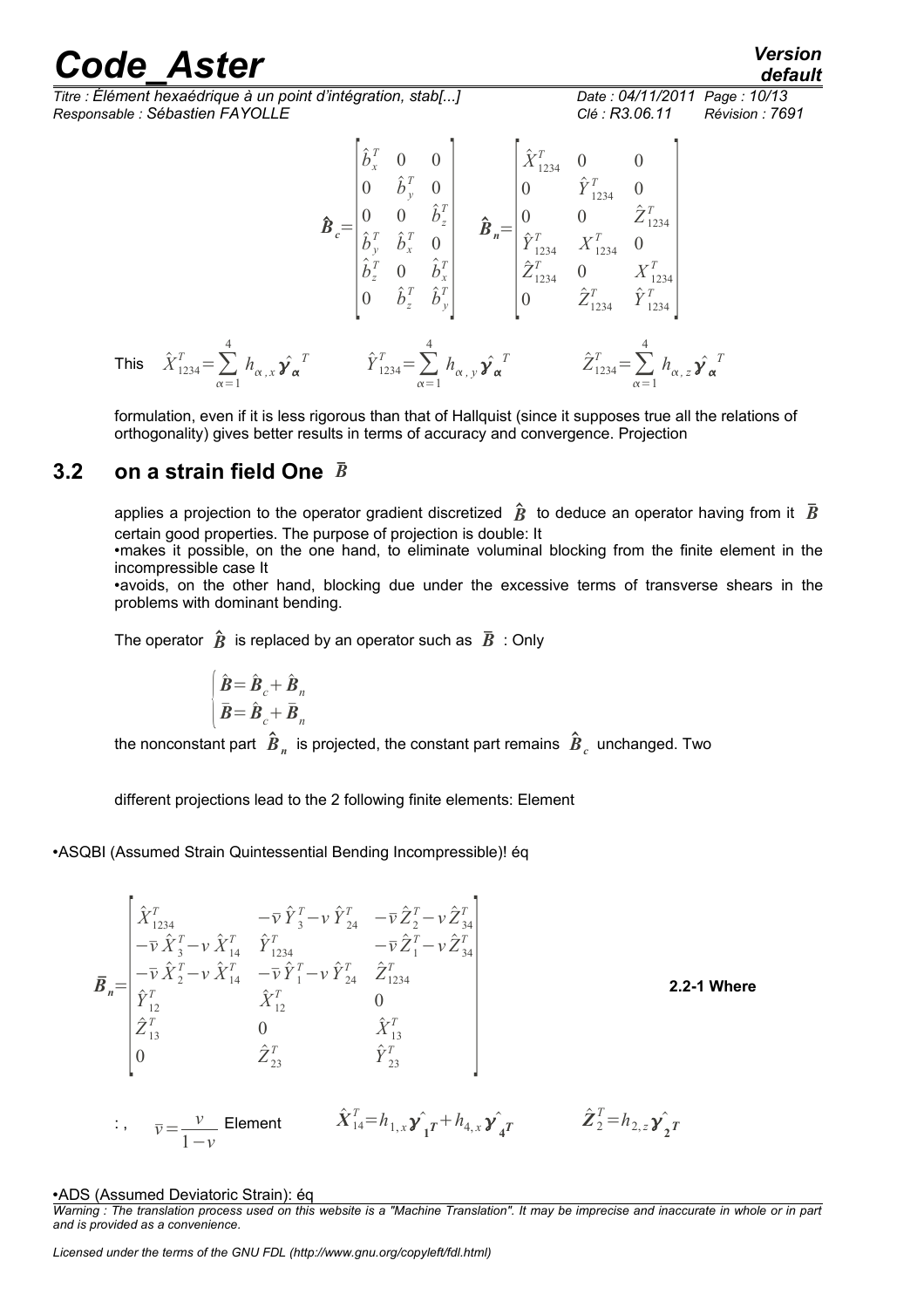*Titre : Élément hexaédrique à un point d'intégration, stab[...] Date : 04/11/2011 Page : 11/13 Responsable : Sébastien FAYOLLE Clé : R3.06.11 Révision : 7691*

$$
\vec{B}_n = \begin{bmatrix}\n\frac{2}{3} \hat{X}_{1234}^T & -\frac{1}{3} \hat{Y}_{1234}^T & -\frac{1}{3} \hat{Z}_{1234}^T \\
-\frac{1}{3} \hat{X}_{1234}^T & \frac{2}{3} \hat{Y}_{1234}^T & -\frac{1}{3} \hat{Z}_{1234}^T \\
-\frac{1}{3} \hat{X}_{1234}^T & -\frac{1}{3} \hat{Y}_{1234}^T & \frac{2}{3} \hat{Z}_{1234}^T \\
\hat{Y}_{12}^T & \hat{X}_{12}^T & 0 \\
\hat{Z}_{13}^T & 0 & \hat{X}_{13}^T \\
0 & \hat{Z}_{23}^T & \hat{Y}_{23}^T\n\end{bmatrix} \text{ the 2.2-2}
$$

diagrams of projection are detailed in [2]. One will indicate nevertheless the broad outlines of obtaining their operators.  $\bar{B}_n$  For

the element ADS, that initially amounts breaking up the operator into  $\,{\hat B}_n^{}\,$  the sum of a spherical term and a term deviatoric. Then, the spherical part under-is integrated (i.e evaluated at the point, which  $\xi = n = \zeta = 0$  comes down cancelling it). This procedure thus makes it possible to treat the diagonal terms of the strain, therefore voluminal blocking, and one can check in éq 2.2 **- 2 that** the sum of the first three terms in each vector column is null. To avoid blocking in transverse shears, it is necessary to act this time on the nondiagonal terms of the strain, and thus to cancel those responsible for excessive shears. Result of this stage results in the suppression of certain terms in the three last lines of the operator (to compare  $\;\hat{B}_{{}_n}^{\phantom{\dagger}}\;$  the formulas giving and)  $\;\hat{B}_{{}_n}^{\phantom{\dagger}}\;$  . For  $\;\bar{B}_{{}_n}^{\phantom{\dagger}}\;$ 

element ASQBI, the processing of blocking in shears is the same one as for element ADS. It results from it that the three last lines of the operator are  $|\bar{B}|_n$  identical in the two elements. On the other hand, the processing of voluminal blocking is a little different for element ASQBI (see éq 2.2 **- 1). One** can check however that, when, therefore  $v \rightarrow \frac{1}{2}$  $\frac{1}{2}$ ,  $\bar{v} \rightarrow 1$  the sum of the first three terms in each vector column of is null  $\bar{B}_n^{}$  . Choice

### **3.3 of the finite elements One**

compared two finite elements ADS and ASQBI on a certain number of tests. It arises that ASQBI gives better results that ADS in elasticity whereas ADS gives better results in plasticity, its behavior being a little too flexible in the elastic cases. The case test of the cantilever beam in bending [V6.04.196] in is a good illustration. These observations are in good conformity with those of Belytschko and Bindeman [2]. One

thus chose to establish in Aster element ASQBI in elasticity and element ASD in plasticity to profit in each case from the best element. Moreover, one avoids with the user having to choose the finite element. It is pointed out that the only difference between the two elements is the matrix. Integration  $\overline{B}_n$ 

## **4 of the element in Code\_Aster** *Description*

### **4.1 and use This element**

leans on meshes 3D the voluminal HEXA8. Modelization

#### **4.1.1 One 3D\_SI**

*Warning : The translation process used on this website is a "Machine Translation". It may be imprecise and inaccurate in whole or in part and is provided as a convenience.*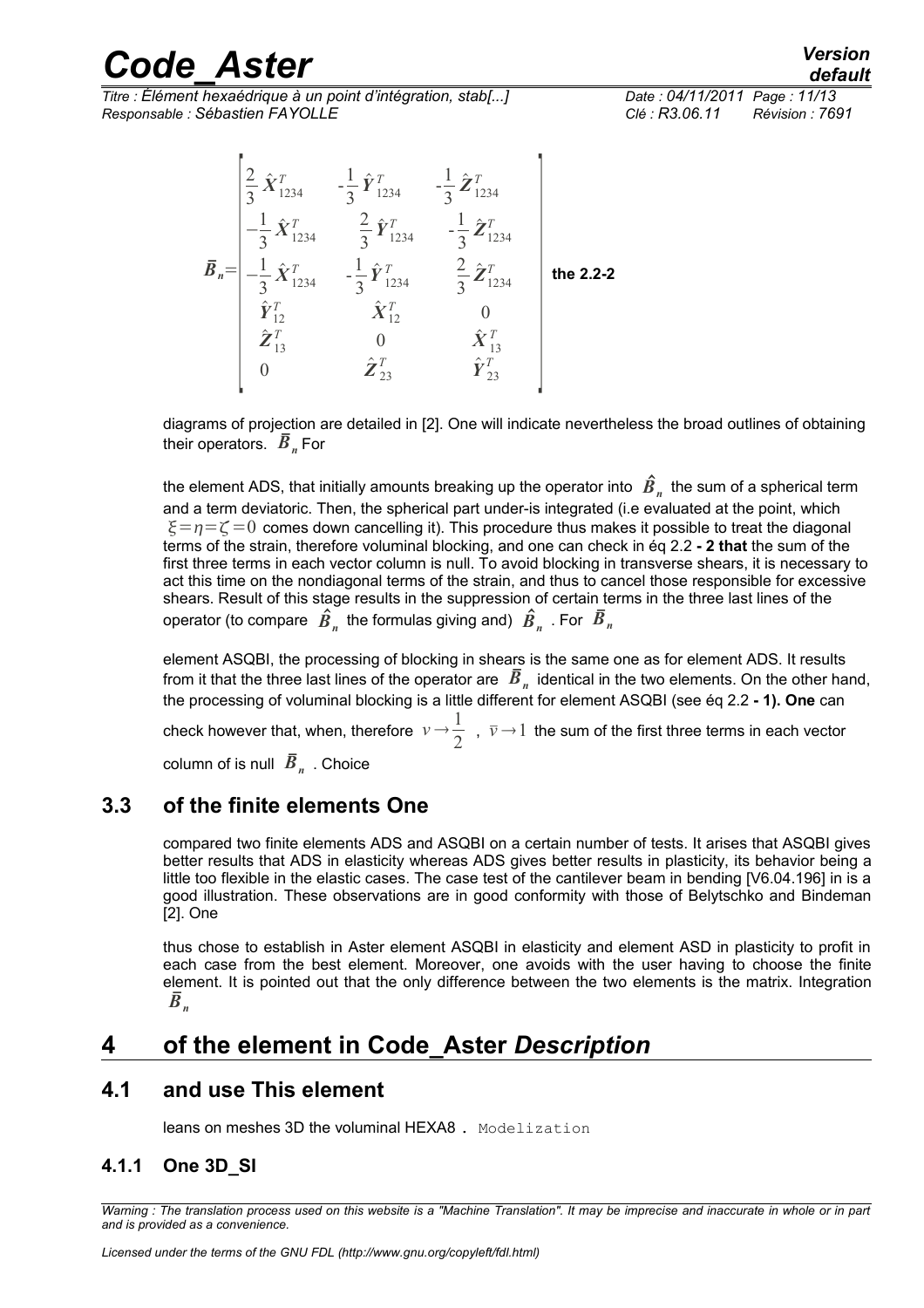*default*

*Titre : Élément hexaédrique à un point d'intégration, stab[...] Date : 04/11/2011 Page : 12/13 Responsable : Sébastien FAYOLLE Clé : R3.06.11 Révision : 7691*

assigns the modelization to meshes the indicated HEXA8 . The usual elements of face of the modelization 3D are affected on meshes the QUAD4 . Material

#### **4.1.2 All**

the coefficients material relating to the valid constitutive laws in small strains for the modelizations 3D are usable. Boundary conditions

#### **4.1.3 and loading All**

the loadings and boundary conditions available on the elements 3D and the elements of face are available. Options

#### **4.1.4 of postprocessing All**

the options of postprocessing usually available for the modelizations 3D are usable. Computation

#### **4.1.5 in linear buckling option**

RIGI\_ MECA\_GE being activated in the catalog of the element, it is possible to carry out a classical computation of buckling after assembly of the stiffness matrixes elastic and geometrical. Nonlinear

#### **4.1.6 computations All**

the behaviors available for the modelization 3D usual are usable, in small strains. With regard to the large deformations, the only option usable is the "approximation PETIT REAC  $\cdot$  L" numerical integration

is carried out with a Gauss point, just like in nonlinear material. Establishment

#### **4.2 the options**

are activated in the catalog meca\_ hexs8.catastrophes. Validation

#### **4.3 the tests**

validating this element are, in version 9 of Code\_Aster *: SSNV* 196

- : Beam 3D in bending in elasticity and plasticity HSNV125
- G, PERFE01A, SDNV103, SSND105 use only one element to validate nonlinear behaviors, thus allowing savings in time computation (1 only Gauss point) Conclusion

### **5 the element**

hexahedron 8 nodes under-integrated into a point of integration and stabilized by method ASM gives correct results on problems where the standard HEXA8 blocks (bending, shears), as benchmark SSNV196 shows it. Moreover it gives significant gains in time computation. It presents

a disadvantage in static however (the same one as element 2D similar QUAD4 under integrated stabilized): when the elements are not parallelepipedic, the results are affected, even false if the elements have angles distant from 90°. The recommended solution is then to resort on these meshes to the standard HEXA8 (to 8 Gauss points). In dynamics clarifies on the other hand, this disadvantage does not remain. But the current establishment relates to only the static. Bibliography

### **6 T. BELYTSCHKO**

*Warning : The translation process used on this website is a "Machine Translation". It may be imprecise and inaccurate in whole or in part and is provided as a convenience.*